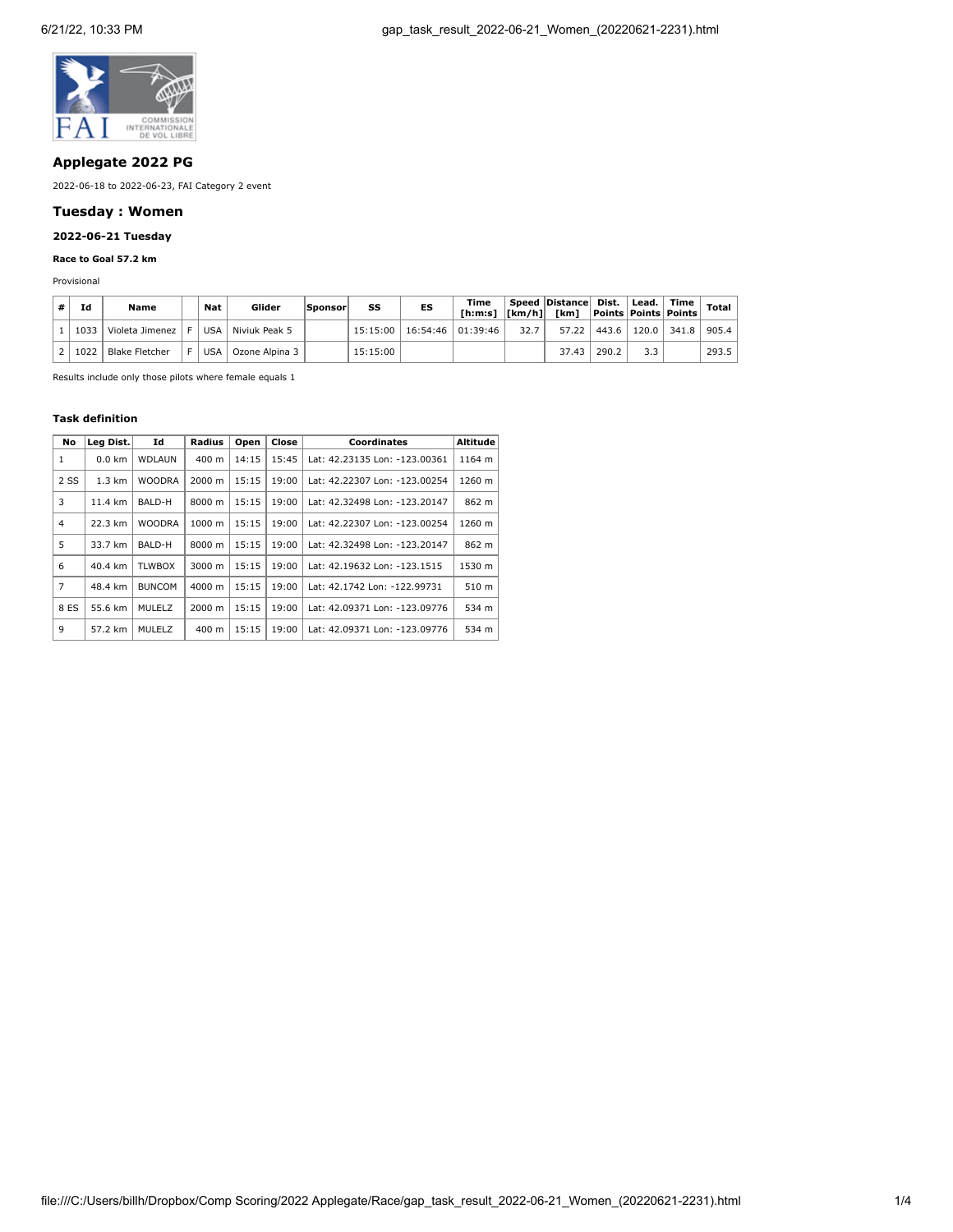### **Pilots not yet processed (NYP)**

| Ιd   | Name            |
|------|-----------------|
| 1036 | Pamela Kinnaird |
| 1037 | Nicholas Fulmor |
| 1059 | Tim Taylor      |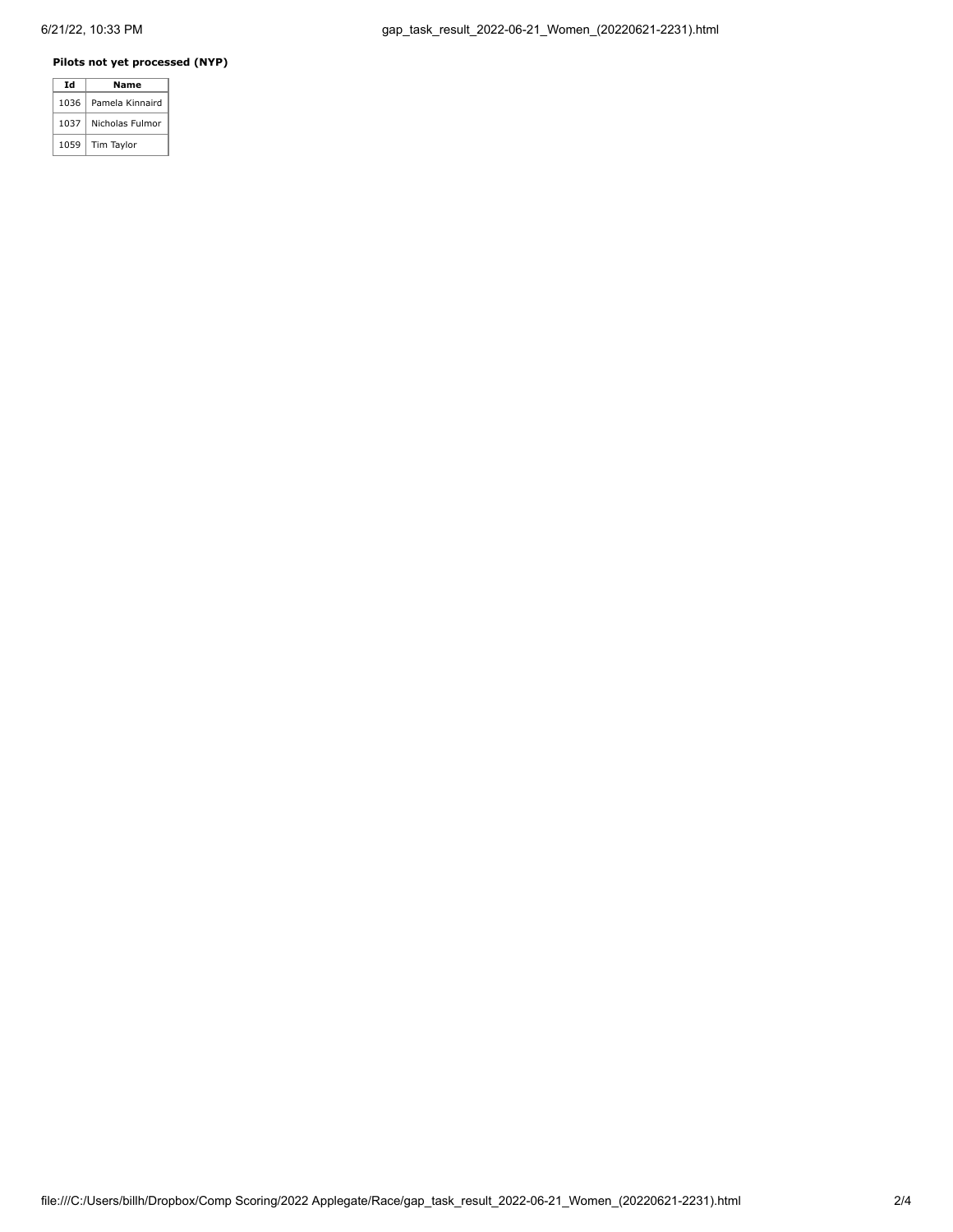### **Task statistics**

| param                           | value                     |
|---------------------------------|---------------------------|
| ss_distance                     | 54.314                    |
| task_distance                   | 57.217                    |
| launch_to_ess_distance          | 55.616                    |
| no_of_pilots_present            | 60                        |
| no_of_pilots_flying             | 60                        |
| no_of_pilots_lo                 | 37                        |
| no_of_pilots_reaching_nom_dist  | 0                         |
| no_of_pilots_reaching_es        | 23                        |
| no_of_pilots_reaching_goal      | 23                        |
| sum_flown_distance              | 2269.747                  |
| best_dist                       | 57.217                    |
| best_time                       | 1.6122                    |
| worst_time                      | 2.5028                    |
| qnh_setting                     | 1013.25                   |
| no_of_pilots_in_competition     | 63                        |
| no_of_pilots_landed_before_stop | 0                         |
| sum_dist_over_min               | 1994.544                  |
| sum_real_dist_over_min          | 1994.544                  |
| sum_flown_distances             | 2269.747                  |
| best_real_dist                  | 57.217                    |
| last_finisher_start_time        | 2022-06-21T15:15:00-07:00 |
| last_start_time                 | 2022-06-21T15:15:00-07:00 |
| first_start_time                | 2022-06-21T15:15:00-07:00 |
| first_finish_time               | 2022-06-21T16:51:44-07:00 |
| max_time_to_get_time_points     | 2.882                     |
| goalratio                       | 0.3833                    |
| arrival_weight                  | 0                         |
| departure_weight                | 0                         |
| leading_weight                  | 0.162                     |
| time_weight                     | 0.3793                    |
| distance_weight                 | 0.4587                    |
| smallest_leading_coefficient    | 1.0783                    |
| available_points_distance       | 443.557                   |
|                                 |                           |
| available_points_time           | 366.8323                  |
| available_points_departure      | 0                         |
| available_points_leading        | 156.6624                  |
| available_points_arrival        | 0                         |
| time_validity                   | 1                         |
| launch_validity                 | 1                         |
| distance_validity               | 0.9671                    |
| stop_validity                   | 1                         |
| day_quality                     | 0.9671                    |
| ftv_day_validity                | 0.9555                    |

#### **Scoring formula settings**

| param      | value   |
|------------|---------|
| id         | GAP2021 |
| min dist   |         |
| nom dist   | 60      |
| nom time   | 1.5     |
| nom launch | 0.96    |